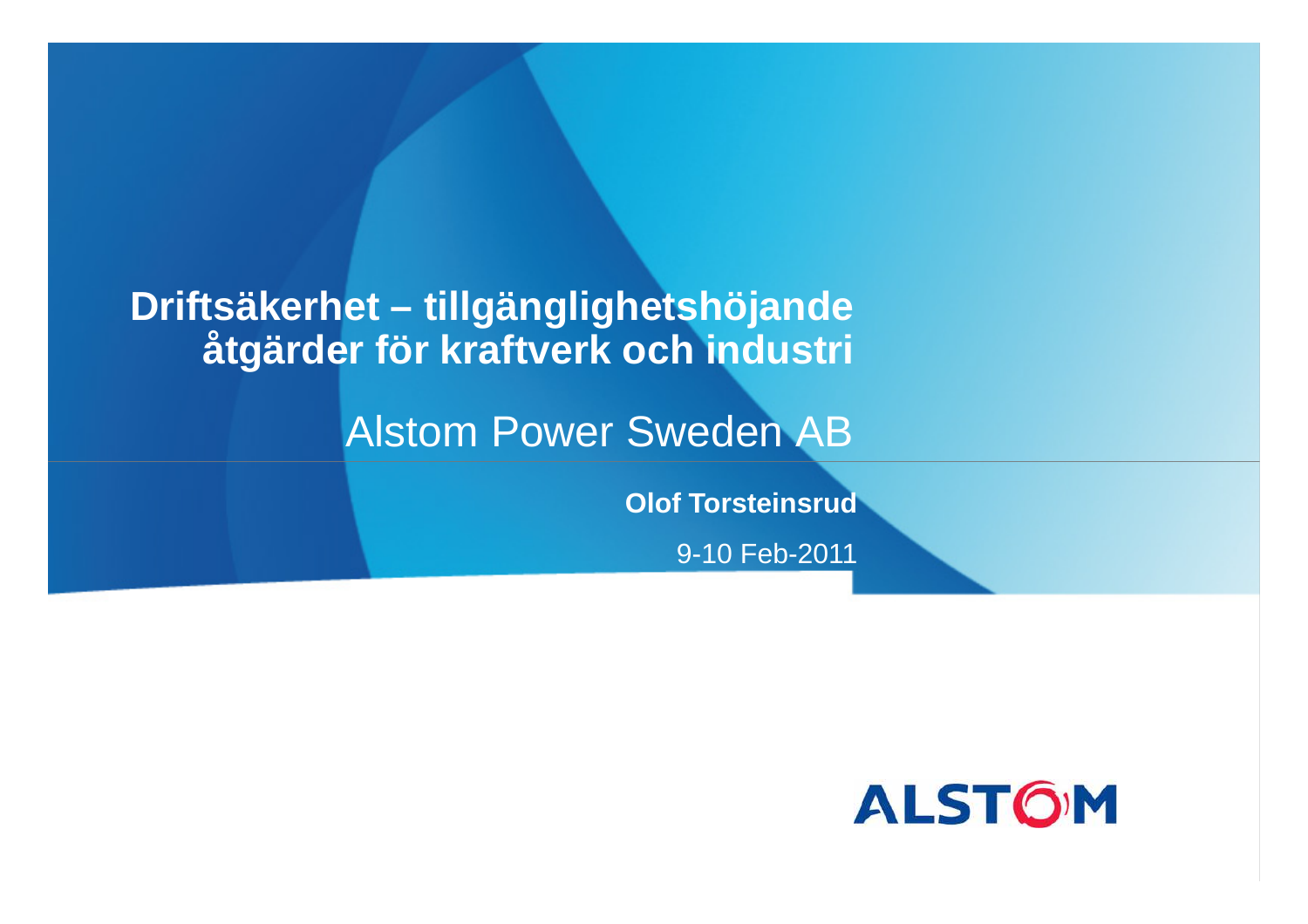

Alstom Power i Sverige

Exempel på åtgärder för ökad driftsäkerhet

21/02/2011 - P 2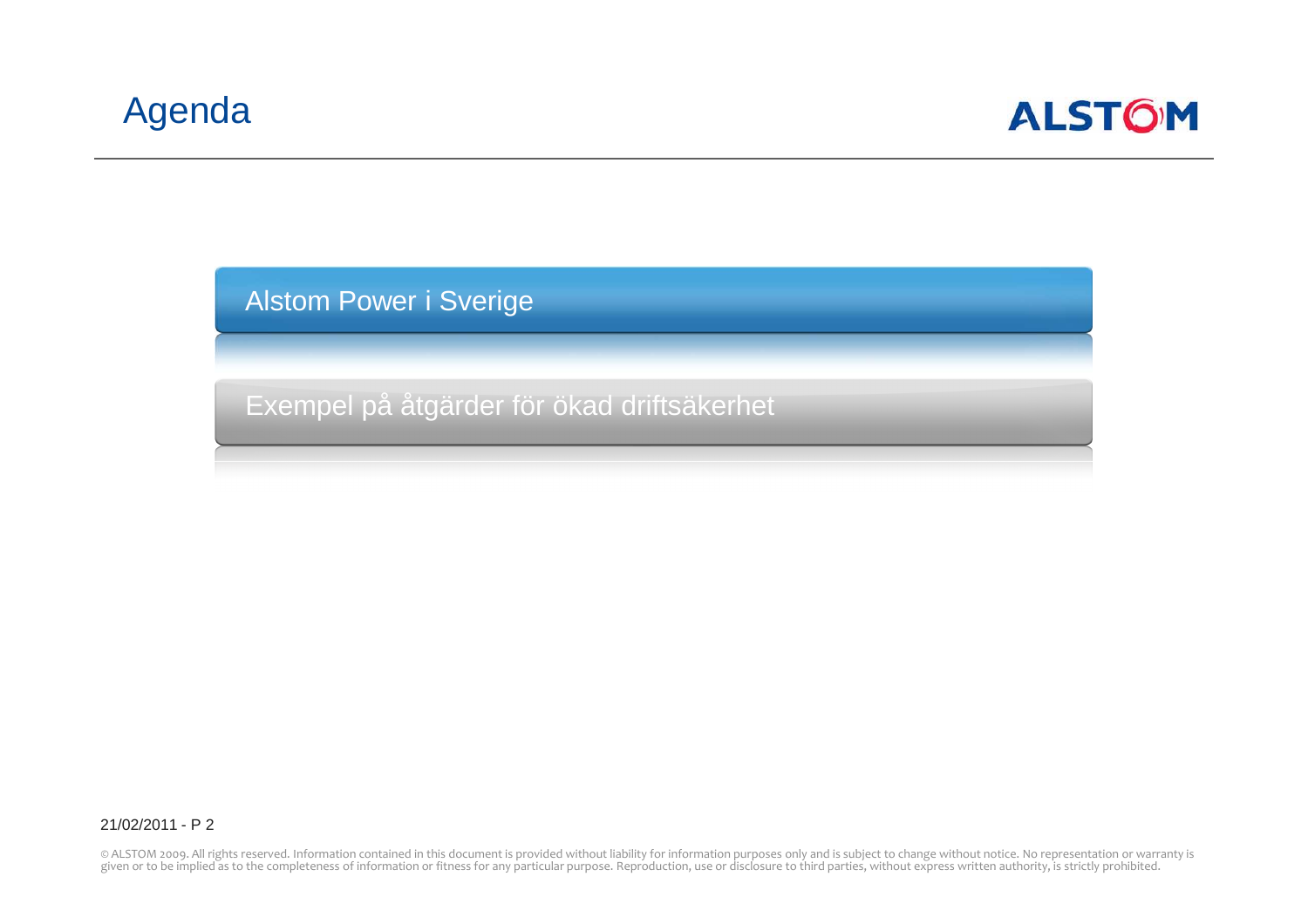## Alstom Group: Three sectors





Source: Alstom 2009/10

#### **Rail transport infrastructure**



Supplier of 1 metro/tram in each 4

#### 21/02/2011 - P 3



Major supplier in 25% of worldwide Leadership in key markets and<br>installed base installed base fast-growing technologies

#### **Power generation infrastructure Power transmission infrastructure**

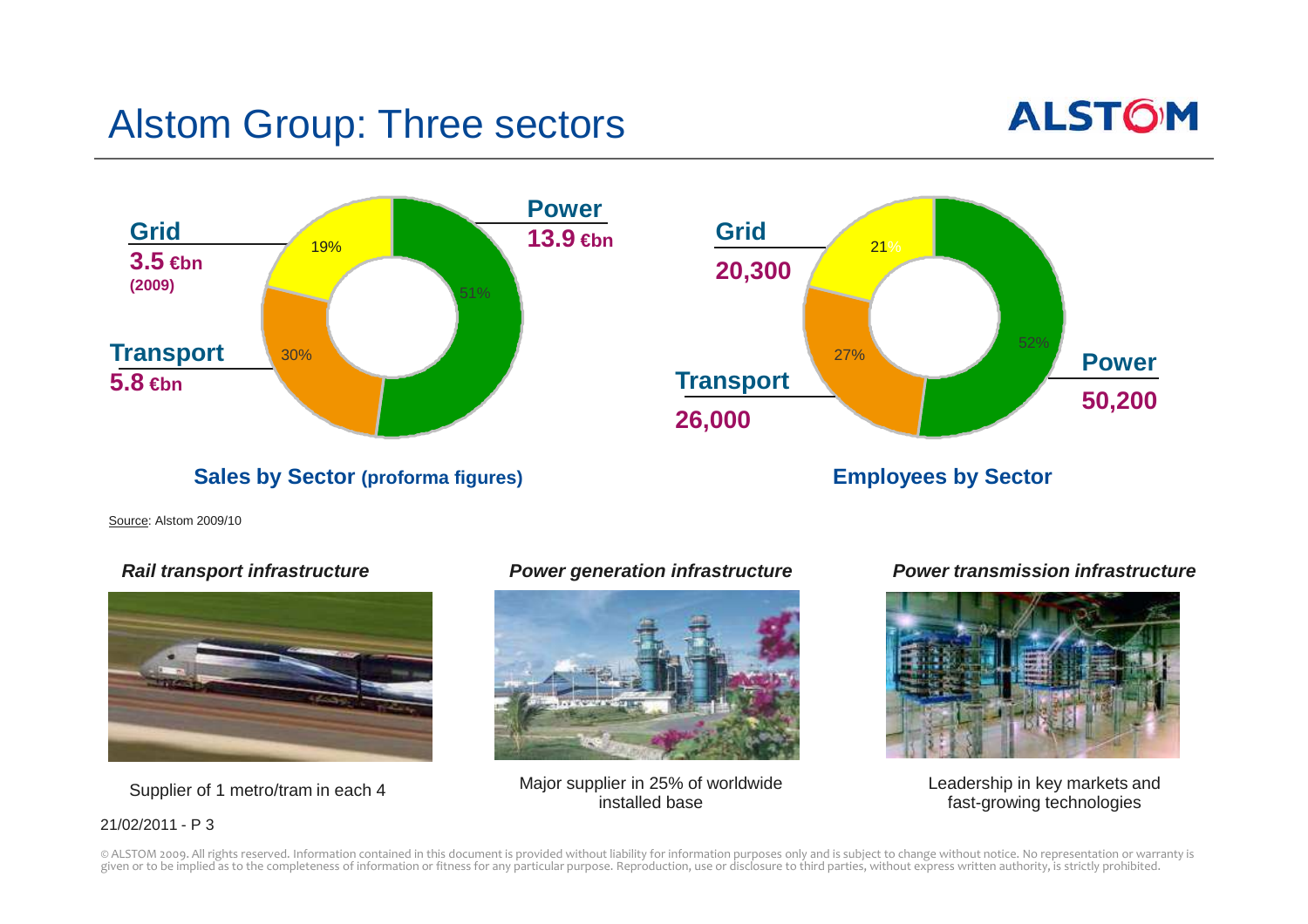## Alstom Power:Technologies adapted to all energy sources

## **ALSTOM**

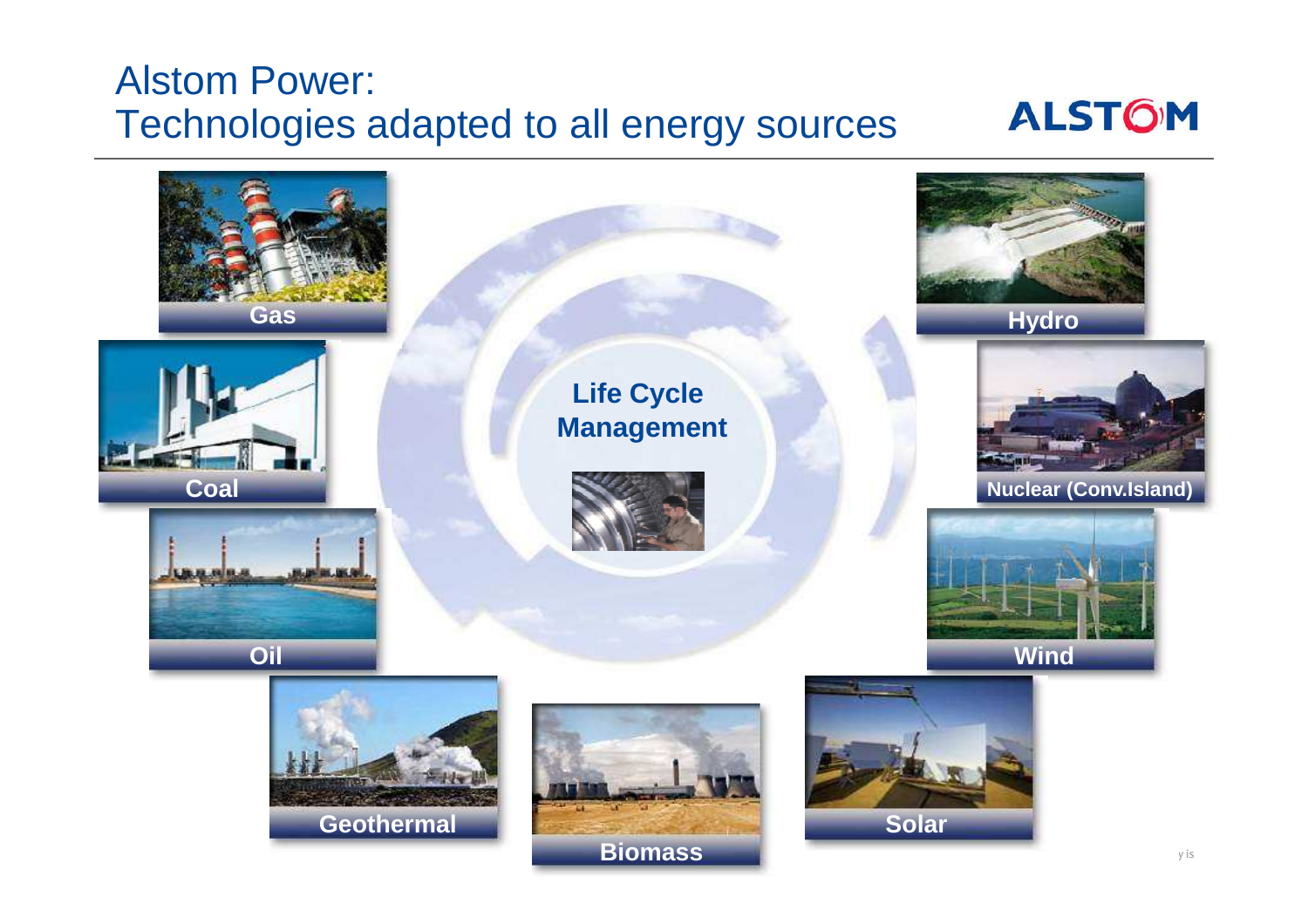## Alstom Power i Sverige

## **ALSTOM**

#### **Huvudorter**

- Norrköping (huvudkontor) -Kompetenscenter för kraftverksserviceoch kraftverksautomation
- Växjö

-Kompetenscenter för miljövårdssystem

• Västerås

-Kompetenscenter för generatorsystem

#### **Fakta**

- 12 servicecenter i Sverige
- Omsättning för servicevolym ca 1 miljard SEK
- Leverans av allt från reservdelar till långsiktiga serviceavtal.

#### **Framgångsfaktorer**

- Kundfokus
- Lokal närvaro
- Hög tillgänglighet
- Leverantör av nya system vilket innebär hög teknisk kompetens och bredd
- Unik teknik

#### 21/02/2011 - P 5

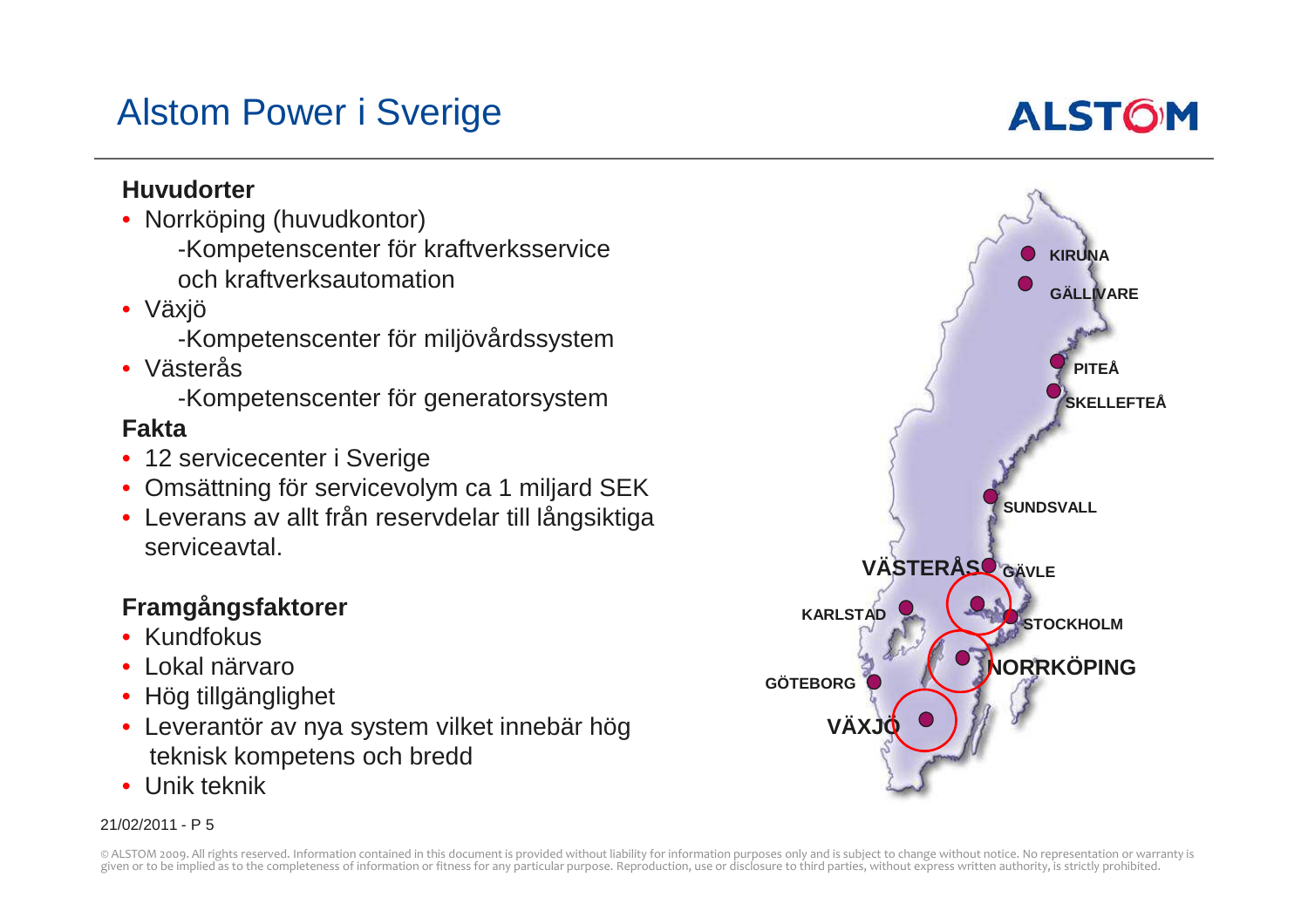## Vi har både komponent- och anläggningskompetens ALSTOM



#### 21/02/2011 - P 6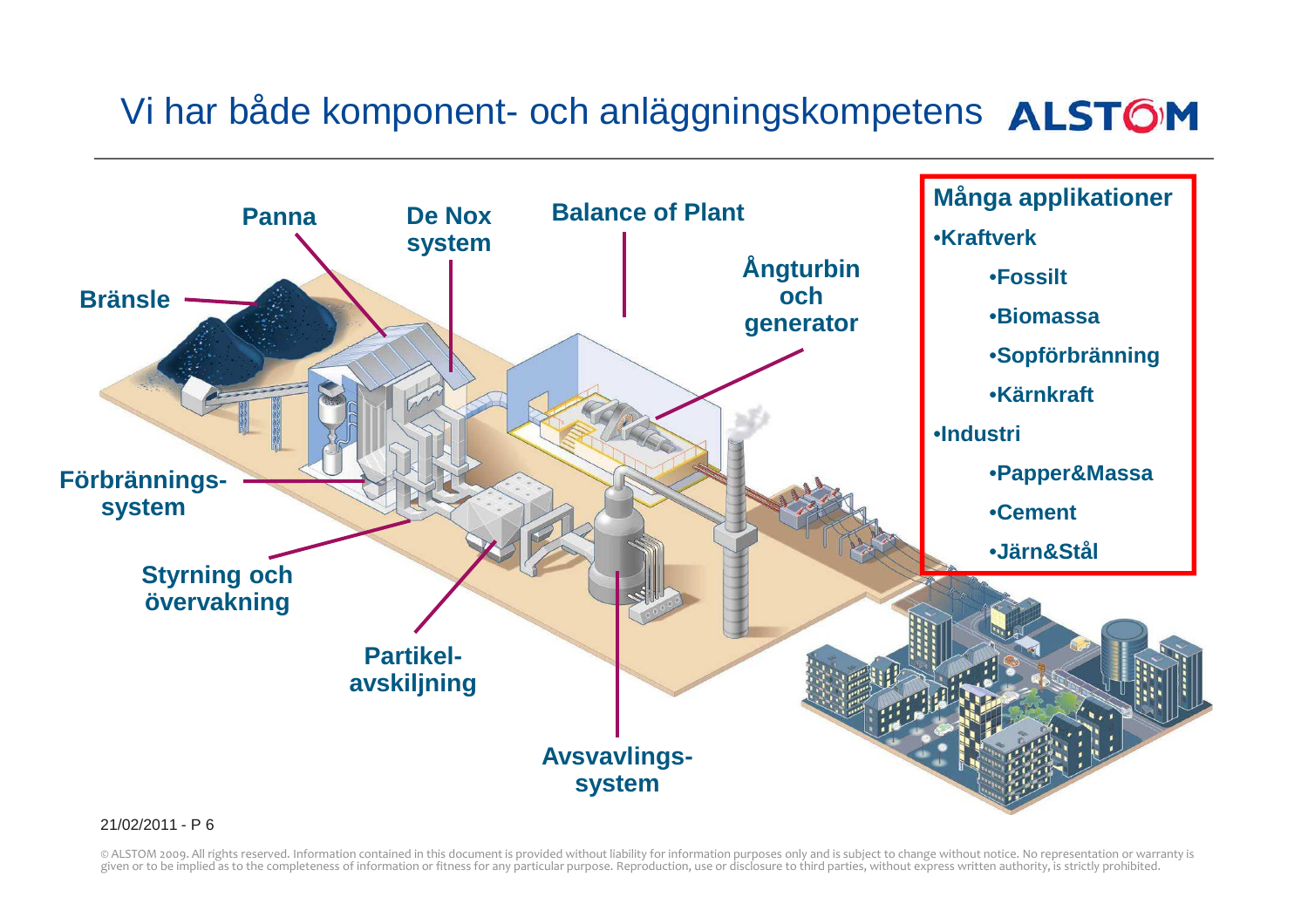

Alstom Power i Sverige

Exempel på åtgärder för ökad driftsäkerhet

21/02/2011 - P 7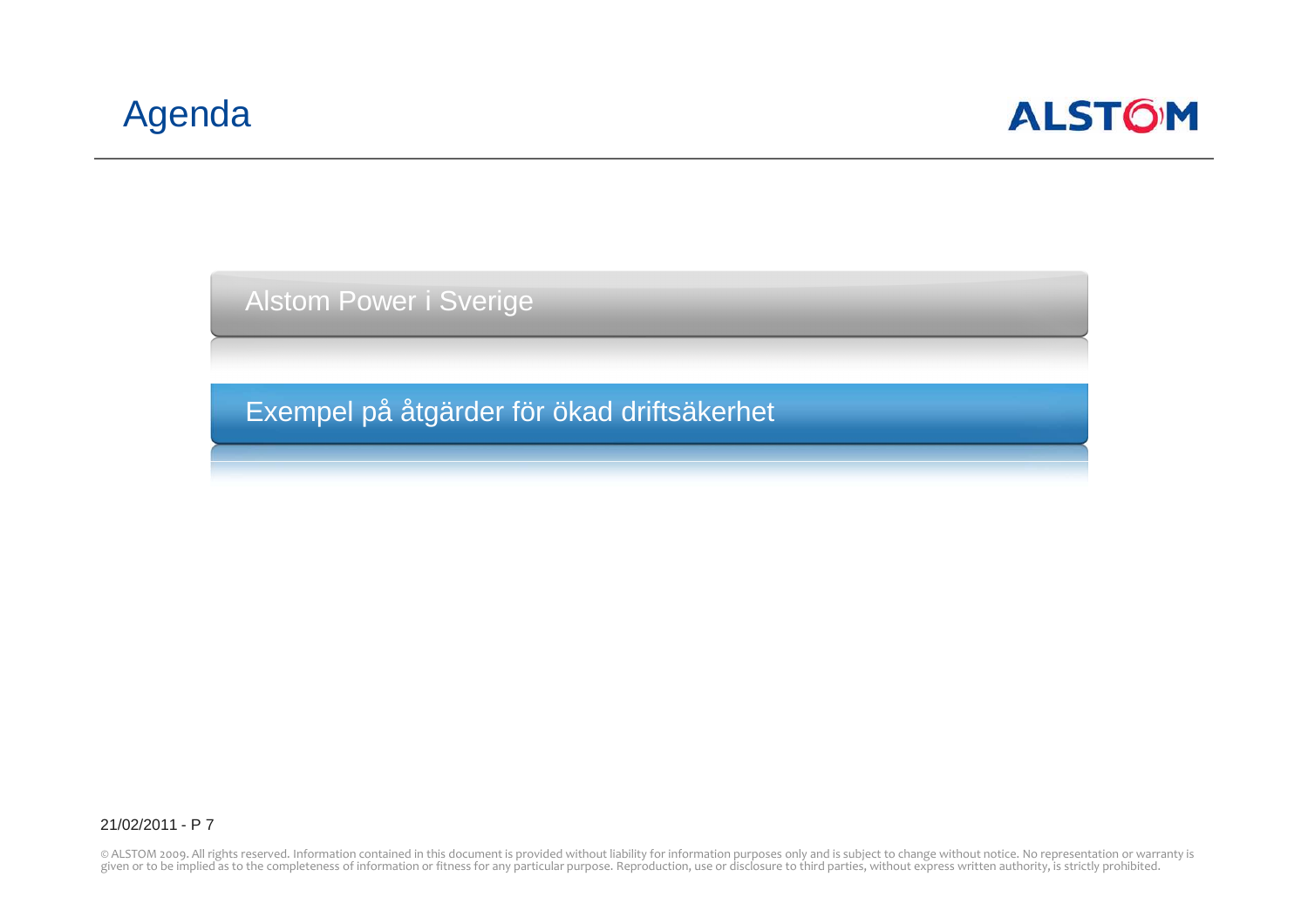## Bedömning av anläggningsstatus Livslängdsbedömning

## **ALSTOM**

# **Lulekraft AB** (Kraftvvärmeverk)

<u>Behov:</u> Att bedöma ångturbinanläggningens status och ge kunden en vägledning och en bas för beslut om åtgärder för fortsatt säker drift under ytterligare 15 år.

Lösning: Livslängdsbedömning utförd genom metodiskt och omfattande genomgång av anläggningens dokumentation, tidigare inspektioner, intervjuer med driftpersonal, genomgång av drifthistorik samt omfattande inspektioner och undersökningar.

Med detta som bakgrund gavs kunden en status idag med rekommendationer för att de olika komponenterna skall uppfylla målsättningen att köra ångturbinanläggningen i ytterligare 15 år.



### Viktigt med helhetsbild av kondition & status som stöd för att fatta "riktiga" beslut om åtgärder

#### 21/02/2011 - P 8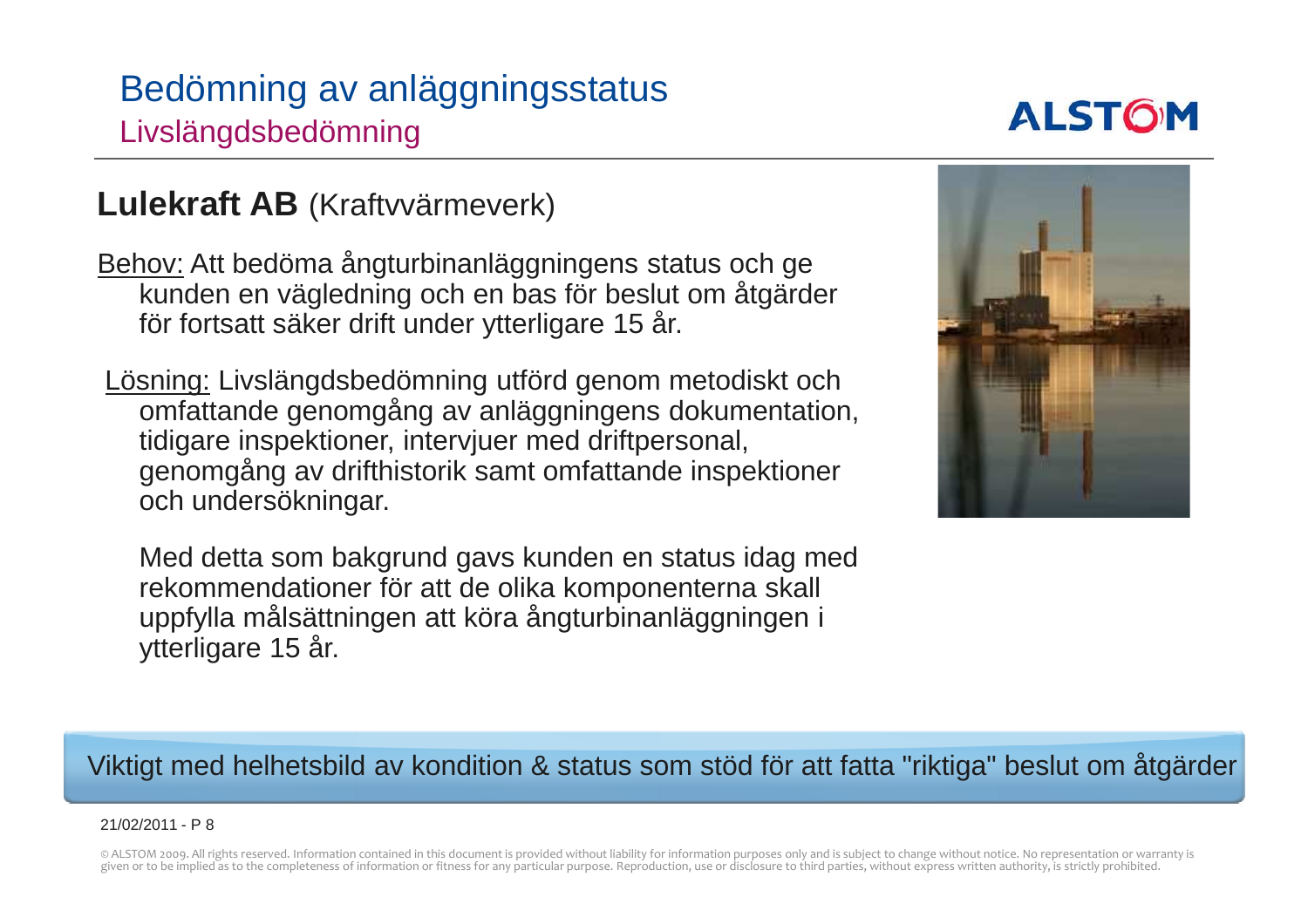### Förbättrad miljöprestanda Energioptimering av rökgasreningsanläggning

## **Korsnäs Frövi** (Papper&Massa)

<u>Behov:</u> Kunden ville energioptimera och arbeta förebyggande.

<u>Lösning:</u> Korsnäs Frövi tecknade ett fjärrsupportavtal med Alstom. Alstom utför processmätningar på rökgasreningsanläggningen 4 ggr/år och återmatarmed statusrapporter och rekommendationer.Fördelarna är en minskad energiförbrukning samt attproblem kan upptäckas på ett tidigt stadium ochåtgärdas vid nästa planerade stopp.



### Fjärrsupport är ett snabbt och kostnadseffektivt sätt för felsökning och energioptimering.

#### 21/02/2011 - P 9

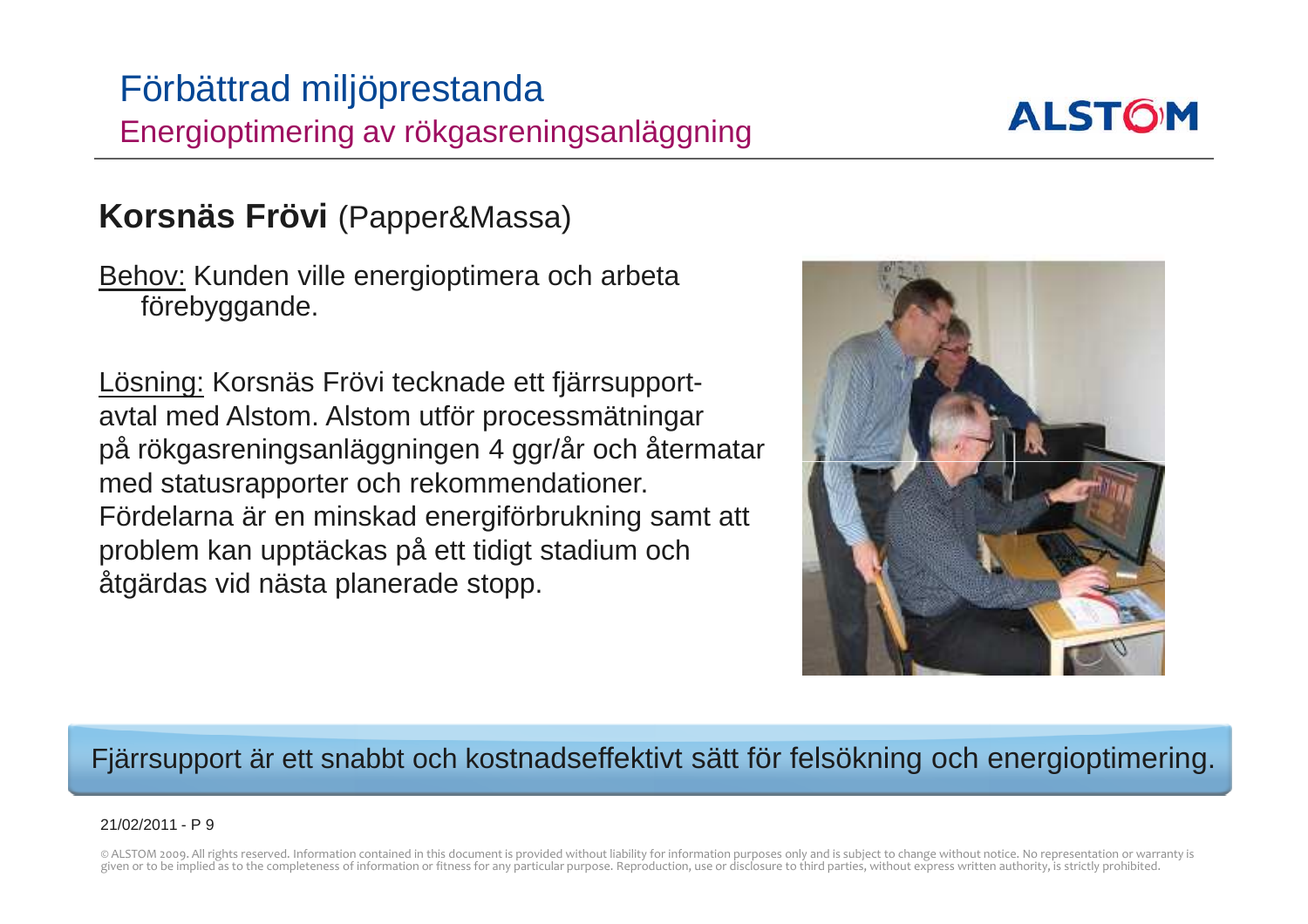## Tillgänglighets- och livslängdsförhöjande åtgärder Modernisering/ombyggnad



### **Stora Enso, Kvarnsveden** (Papper&Massa)

<u>Behov:</u> Vid en revision gjordes en elektrisk mätning av generatorrotorn som visade på att det var problem, dock inte hur allvarligt.

Lösning: Djupgående undersökningar visade att det fanns ett jordfel i rotorn. Detta är mycket allvarligt och om det inte hade upptäckts hade ett generator-haveri kunnat bli konsekvensen. En omlindning av generatorrotorn gjordes och därefter var problemet löst .





Skador kan undvikas med rätt genomförda revisioner

#### 21/02/2011 - P 10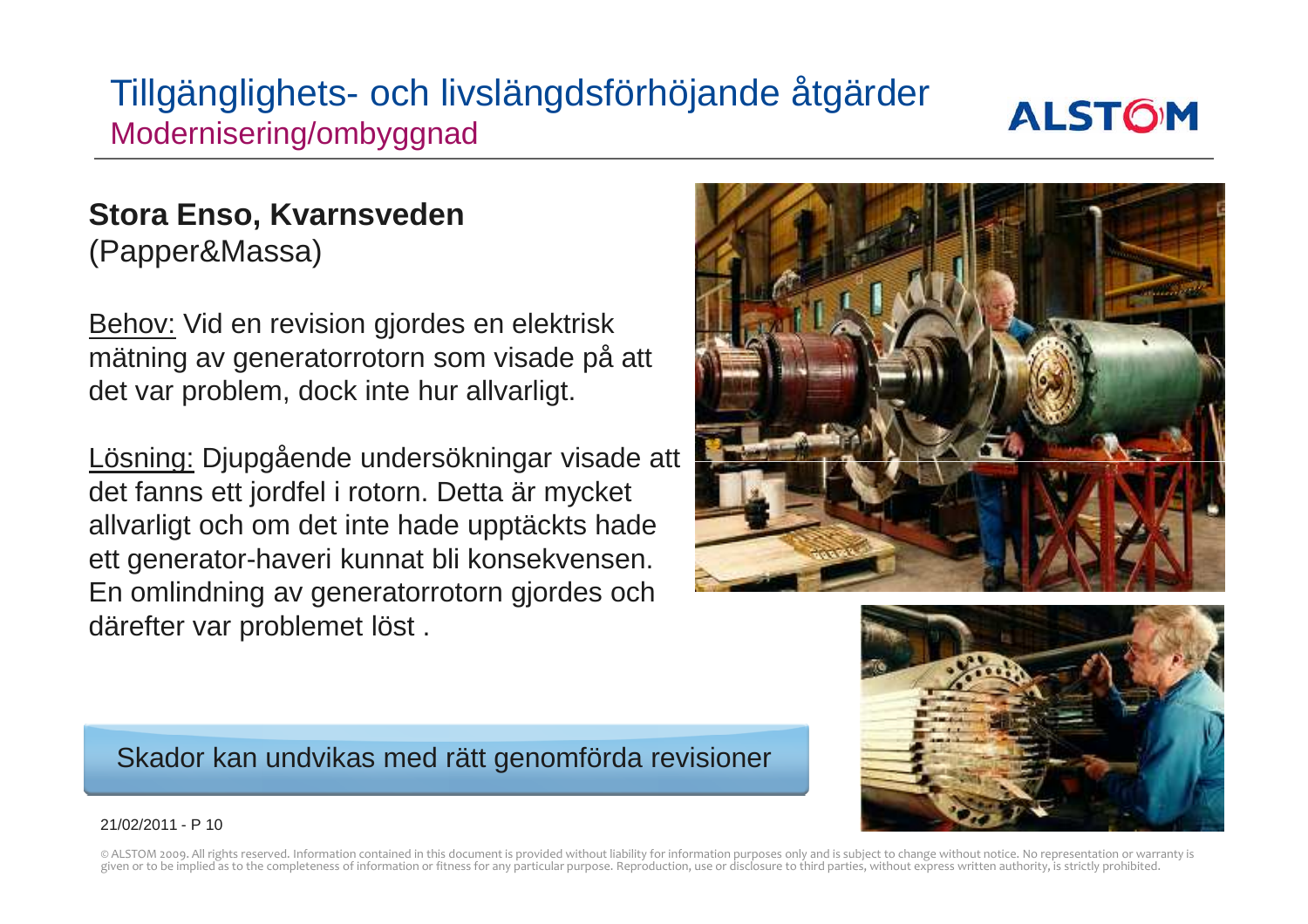

### **Utbyte av turbinregulator**

<u>Behov:</u> Skärpta krav på reglerbarhet för befintliga ångturbiner (kraftvärmeverk/industri). Minskad tillgänglighet för reservdelar och kompetens för äldre turbinregulatorer.

Lösning: Införande av digital turbinregulator med bildskärmsbaserad övervakning av ångturbinen. Förbättrad reglerbarhet (uppfyllande av Solvinakraven). Möjlighet att bygga på funktioner för t.ex vibrationsövervakning och fjärravläsning/support samt integration i kontrollrumsgränssnitt (DCS).



### Många anläggningar har redan genomgått turbinregulator ombyggnader, som kan genomföras under normal avställning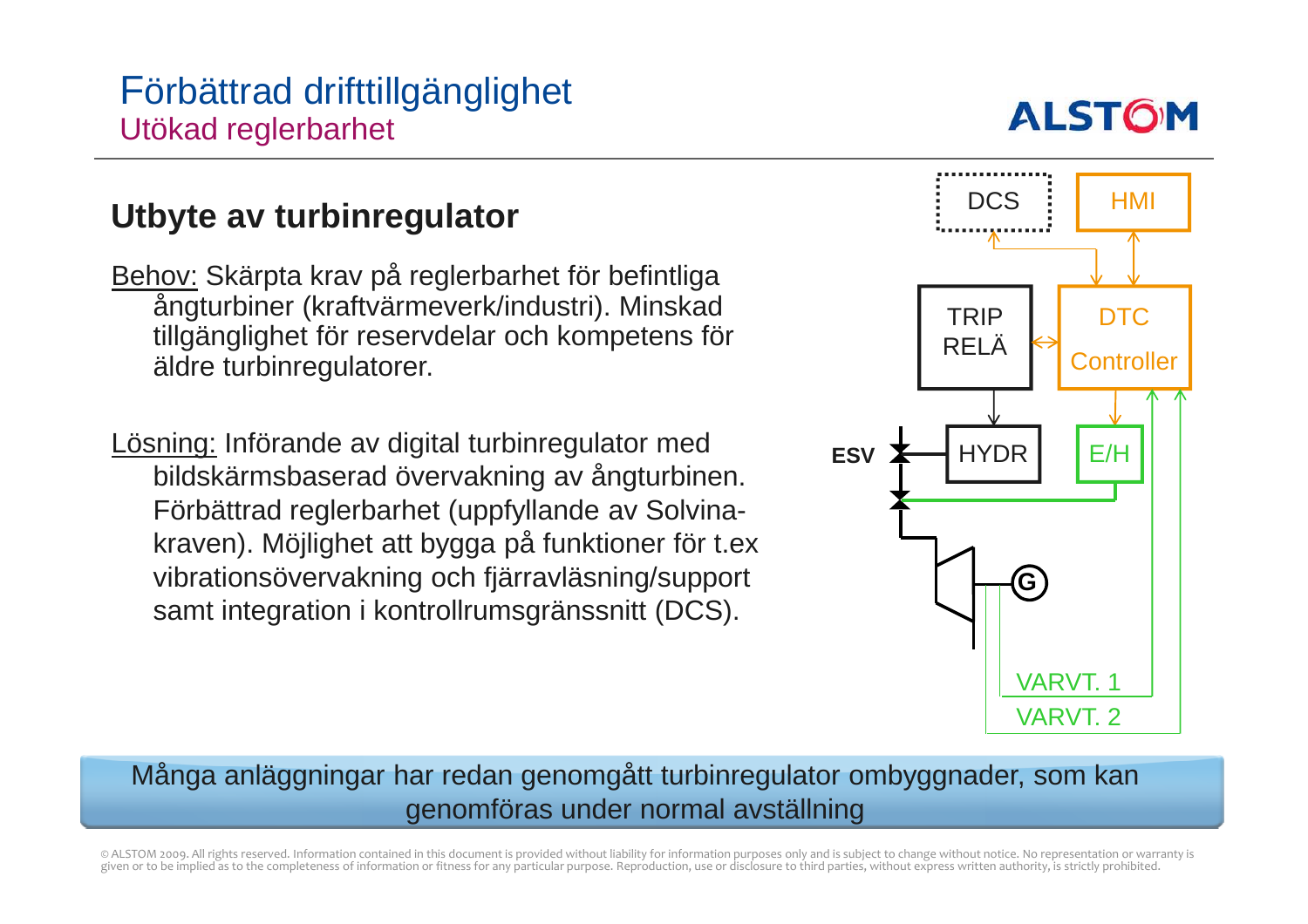### Förbättrad miljöprestanda Skräddarsydda lösningar på emissionsproblem

### **Renova, Göteborg** (Sopförbränning)

<u>Behov:</u> Problem med höga stoftutsläpp, periodvis upp emot 200 mg/Nm3.

Lösning: Alstom identifierade att orsaken var igensatta gasfördelningsskärmar och dålig gasskärmning. Genom att använda sig av nya gasfördelningskärmar med slagverk och förbättra gasskärmningen minskade utsläppsnivån till ca 20 mg/Nm3. Detta utfördes under ett kort stopp.

Ökade miljökrav kräver åtgärder på befintlig utrustning

#### 21/02/2011 - P 12



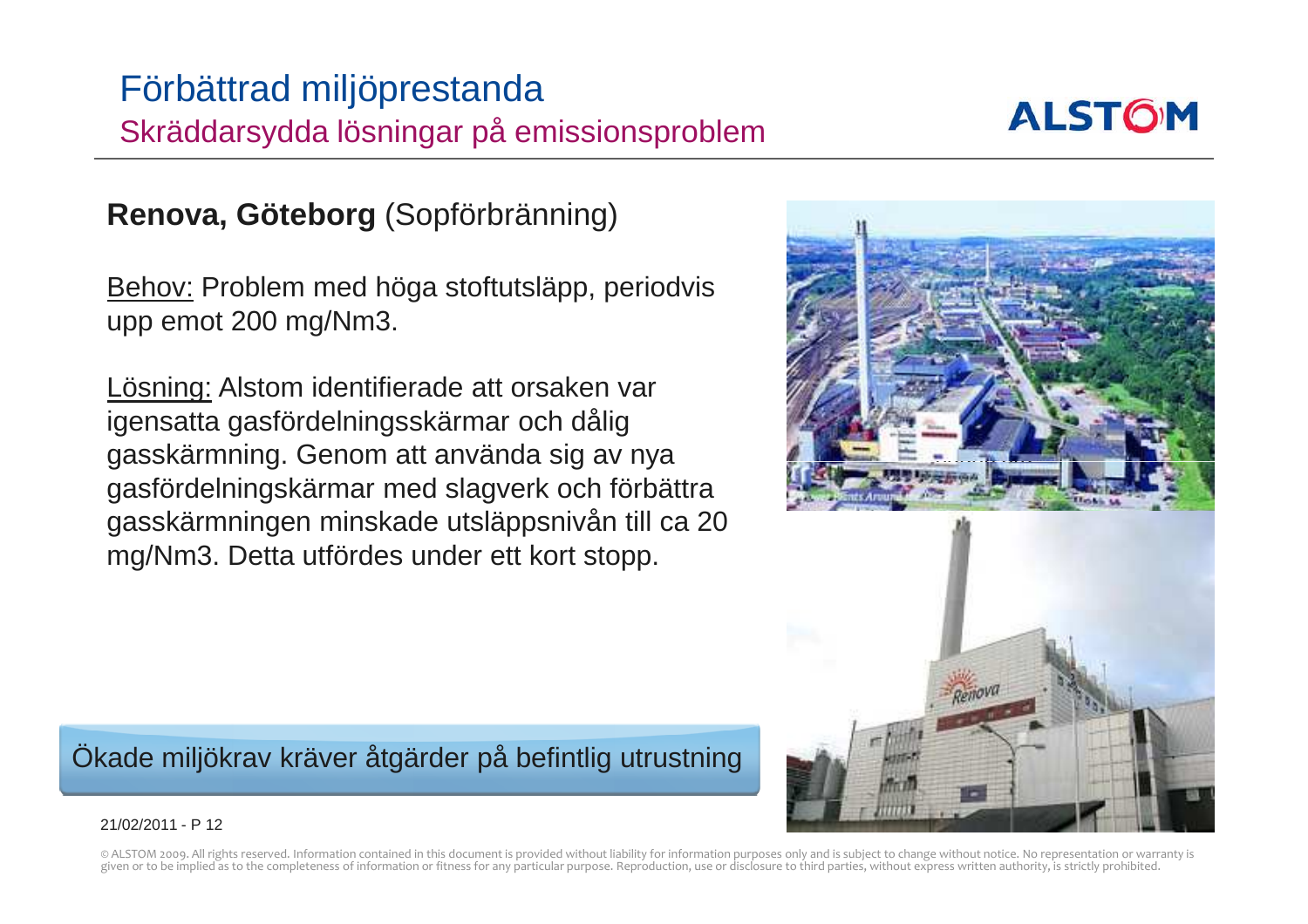### Uppdatering av I&C system Exempel på större I&C modernisering



### **Ringhals** (Kärnkraft)

Behov: Ökad livslängd av befintlig anläggning. Minskad tillgänglighet av reservdelar och kompetens för befintlig utrustning.

Lösning: Komplett leverans och driftsättning av skydd och styrning av turbinanläggningen. Detta omfattade ca 2900 IO-signaler, 45 skåp, 30 PLC:s, 9 PC-servrar, 8 PC-Workstation, ca 250 grafiska displayer. Installationstid var 28 dygn.



### Omfattande ombyggnad med kort installationstid tack vare god planering

#### 21/02/2011 - P 13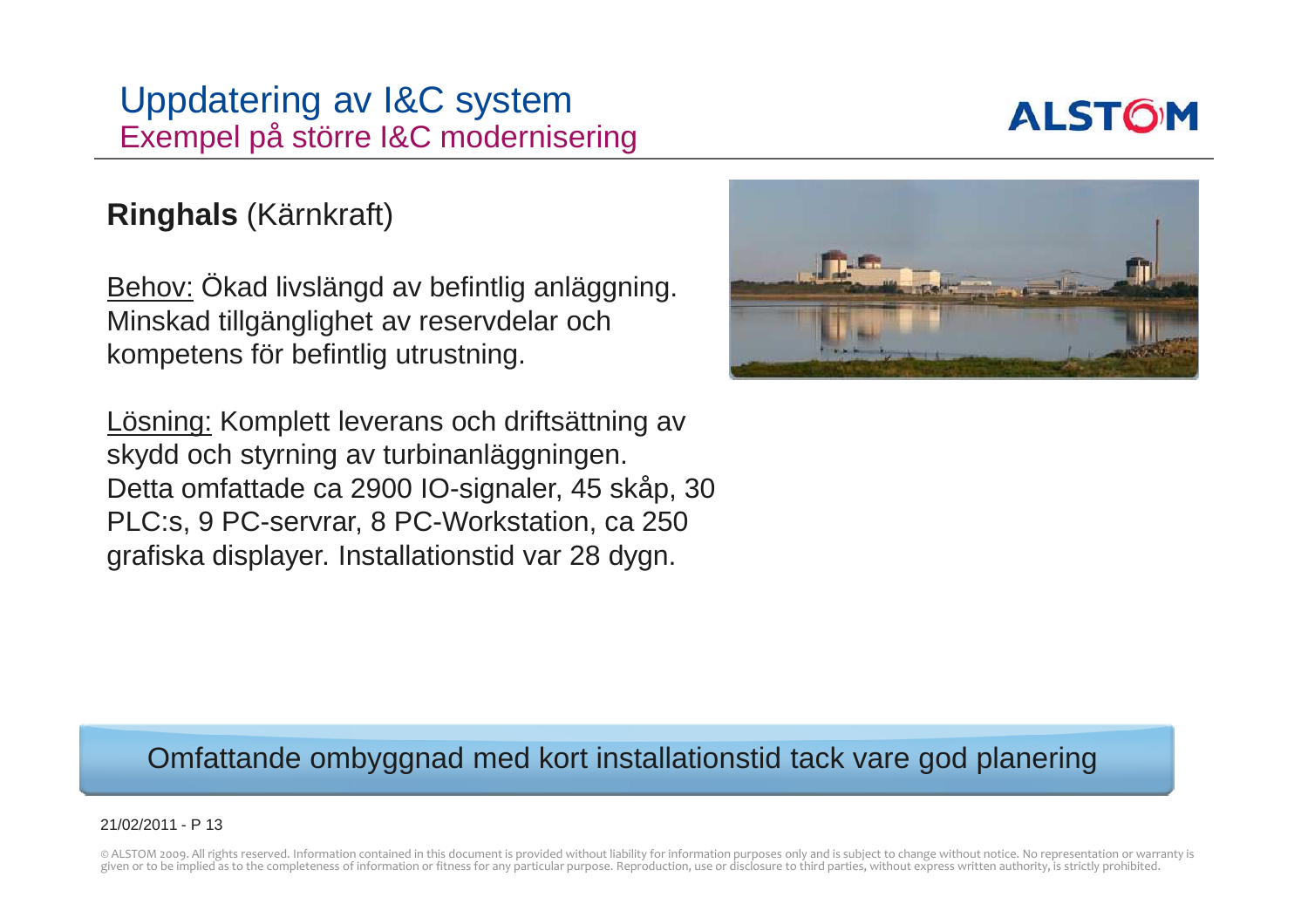## Ringhals 3 - Kontrollrum, demontering (Före)





#### 21/02/2011 - P 14

© ALSTOM 2009. All rights reserved. Information contained in this document is provided without liability for information purposes only and is subject to change without notice. No representation or warranty is<br>given or to b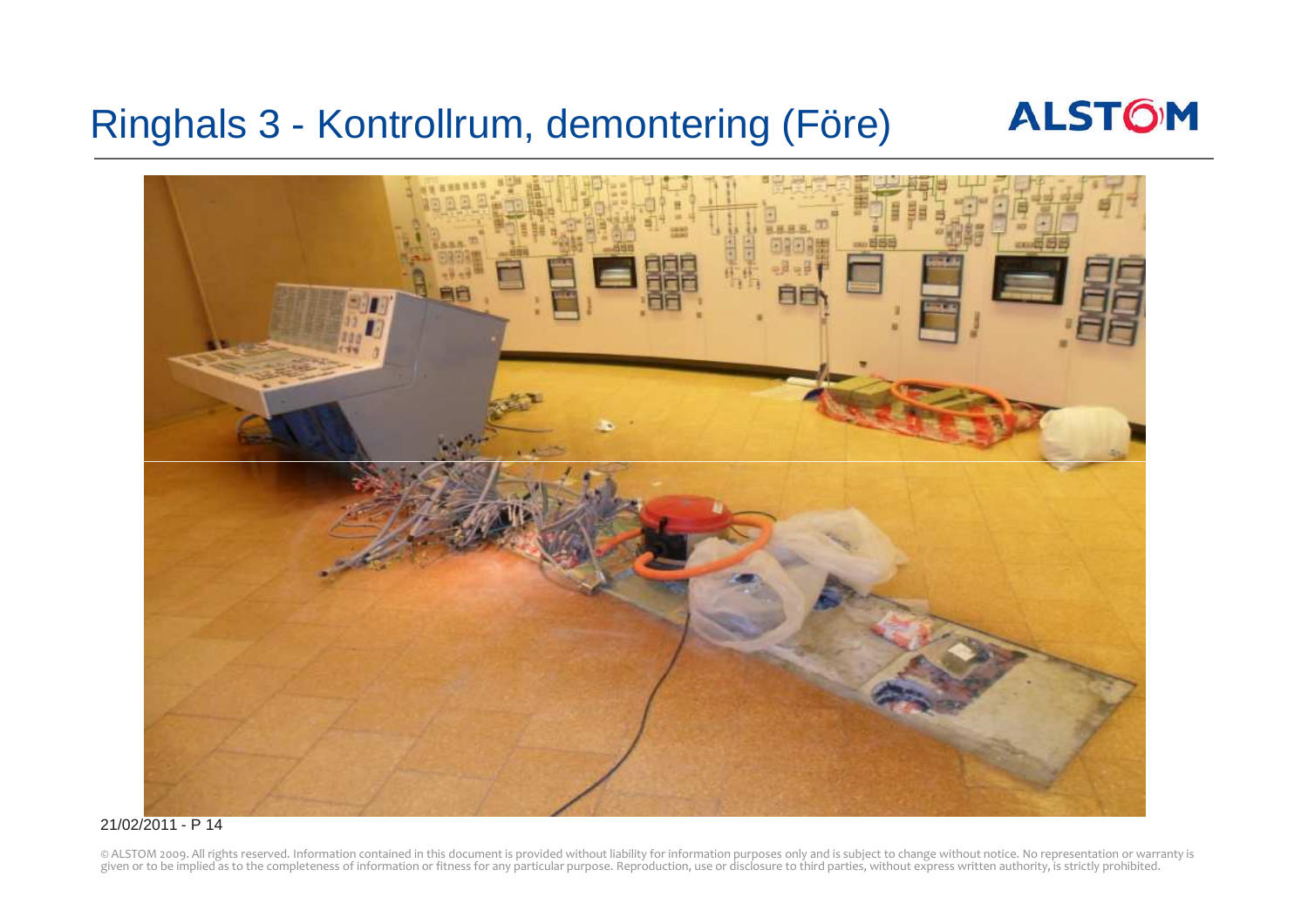

## Ny pulpet - KSU



21/02/2011 - F

© ALSTOM 2009. All rights reserved. Information contained in this document is provided without liability for information purposes only and is subject to change without notice. No representation or warranty is<br>given or to b